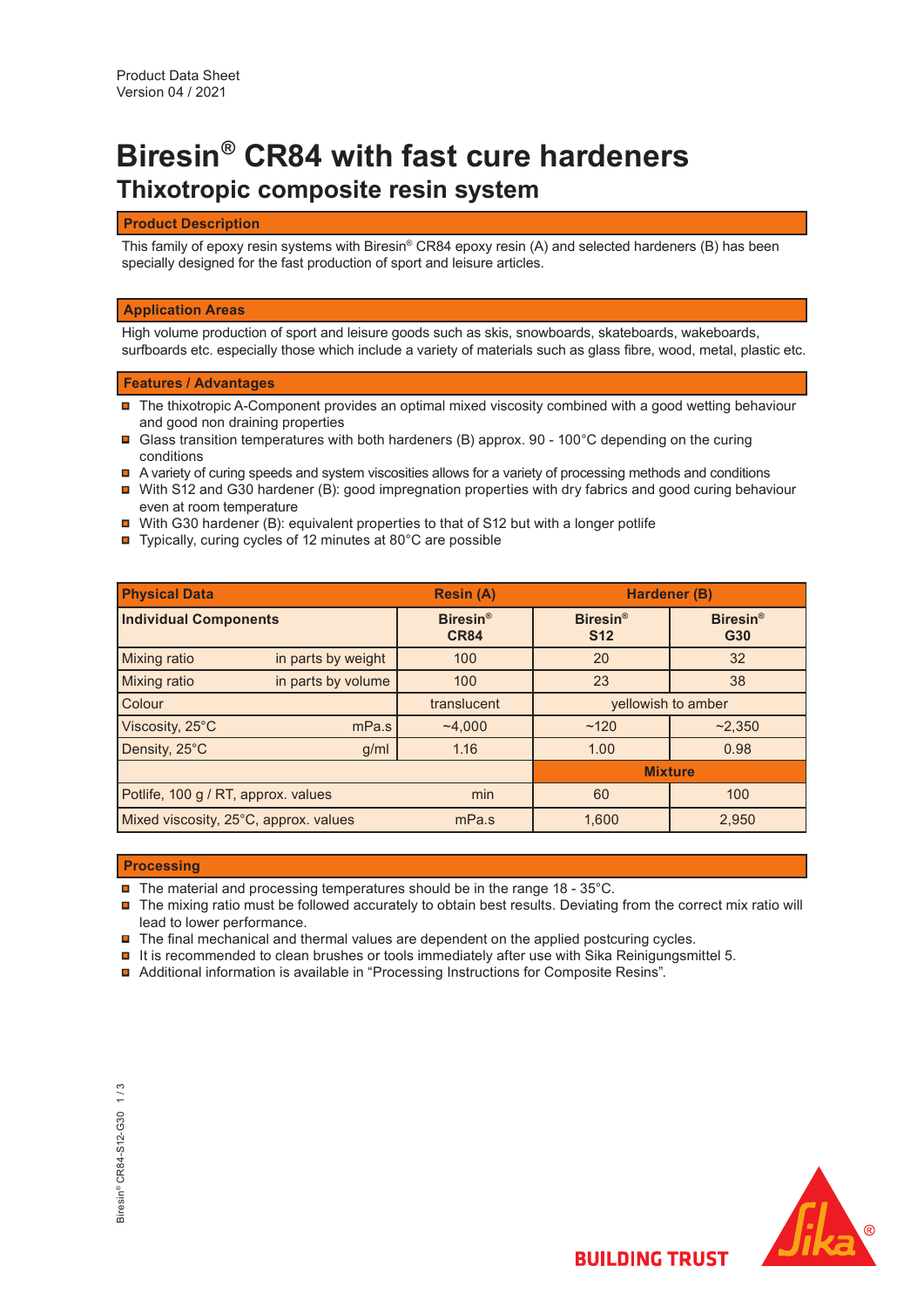| <b>Typical Mechanical Properties of Fully Cured Neat Resin</b> |                   |                   |                               |                        |  |  |  |
|----------------------------------------------------------------|-------------------|-------------------|-------------------------------|------------------------|--|--|--|
| Biresin <sup>®</sup> CR84 resin (A)                            | with hardener (B) |                   | <b>Biresin®</b><br><b>S12</b> | <b>Biresin®</b><br>G30 |  |  |  |
| Tensile strength                                               | <b>ISO 527</b>    | <b>MPa</b>        | 86                            | 75                     |  |  |  |
| <b>Tensile E-Modulus</b>                                       | <b>ISO 527</b>    | <b>MPa</b>        | 3,050                         | 2,550                  |  |  |  |
| Elongation at break                                            | <b>ISO 527</b>    | $\frac{0}{0}$     | 5.5                           | 5.2                    |  |  |  |
| Flexural strength                                              | <b>ISO 178</b>    | <b>MPa</b>        | 126                           | 112                    |  |  |  |
| <b>Flexural E-Modulus</b>                                      | <b>ISO 178</b>    | <b>MPa</b>        | 3,050                         | 2,800                  |  |  |  |
| Compressive strength                                           | <b>ISO 604</b>    | <b>MPa</b>        | 109                           | 100                    |  |  |  |
| Density                                                        | <b>ISO 1183</b>   | g/cm <sup>3</sup> | 1.18                          | 1.16                   |  |  |  |
| Impact resistance                                              | <b>ISO 179</b>    | kJ/m <sup>2</sup> | 31                            | 42                     |  |  |  |

| Thermal Data, neat resin specimen (approx. values after optimum post curing) |                   |             |                               |                        |  |  |
|------------------------------------------------------------------------------|-------------------|-------------|-------------------------------|------------------------|--|--|
| Biresin <sup>®</sup> CR84 resin (A)                                          | with hardener (B) |             | <b>Biresin®</b><br><b>S12</b> | <b>Biresin®</b><br>G30 |  |  |
| <b>Heat deflection temperature</b>                                           | <b>ISO 75B</b>    | $^{\circ}C$ | 101                           | 96                     |  |  |
| <b>Glass transition temperature</b>                                          | <b>ISO 11357</b>  | $^{\circ}C$ | 100                           | 98                     |  |  |

| <b>Packaging (net weight, kg)</b>     |       |     |     |                        |
|---------------------------------------|-------|-----|-----|------------------------|
| Biresin <sup>®</sup> CR84 resin (A)   | 1.000 | 200 |     | 10                     |
| Biresin <sup>®</sup> S12 hardener (B) |       | 15  | 2.5 | box of $9 \times 0.4$  |
| Biresin <sup>®</sup> G30 hardener (B) |       |     | 2.5 | box of $6 \times 0.15$ |

# **Postcuring**

The suitable cure cycle and the attainable mechanical and thermal values depend on various factors, such as laminate thickness, fibre volume, reactivity of the resin system etc.

An appropriate cure cycle could look as follows:

■ Heat-up rate of ca. 0.2°C/Minute until approx. 10°C below the required glass transition temperature (Tg)

Followed by a dwell at that temperature of between 2 and 12 hours.

Part(s) should then be cooled at  $\sim 0.5^{\circ}$ C per minute

The specific postcure should be adapted to the required technical and economic requirements.

To measure the mechanical performance of the resin system a Sika Advanced Resins standard cycle is used to ensure that the full Tg potential of the system in question is reached.

# **Storage**

- Minimum shelf life of Biresin® CR84 resin (A) is 24 month and of hardeners (B) Biresin® S12 and Biresin® G30 12 month under room conditions (18 - 25°C), when stored in original unopened containers.
- After prolonged storage at low temperature, crystallisation of resin (A) may occur. This is easily removed by warming up for a sufficient time at a minimum of 80°C.
- $\blacksquare$ Containers must be closed tightly immediately after use. The residual material needs to be used up as soon as possible.